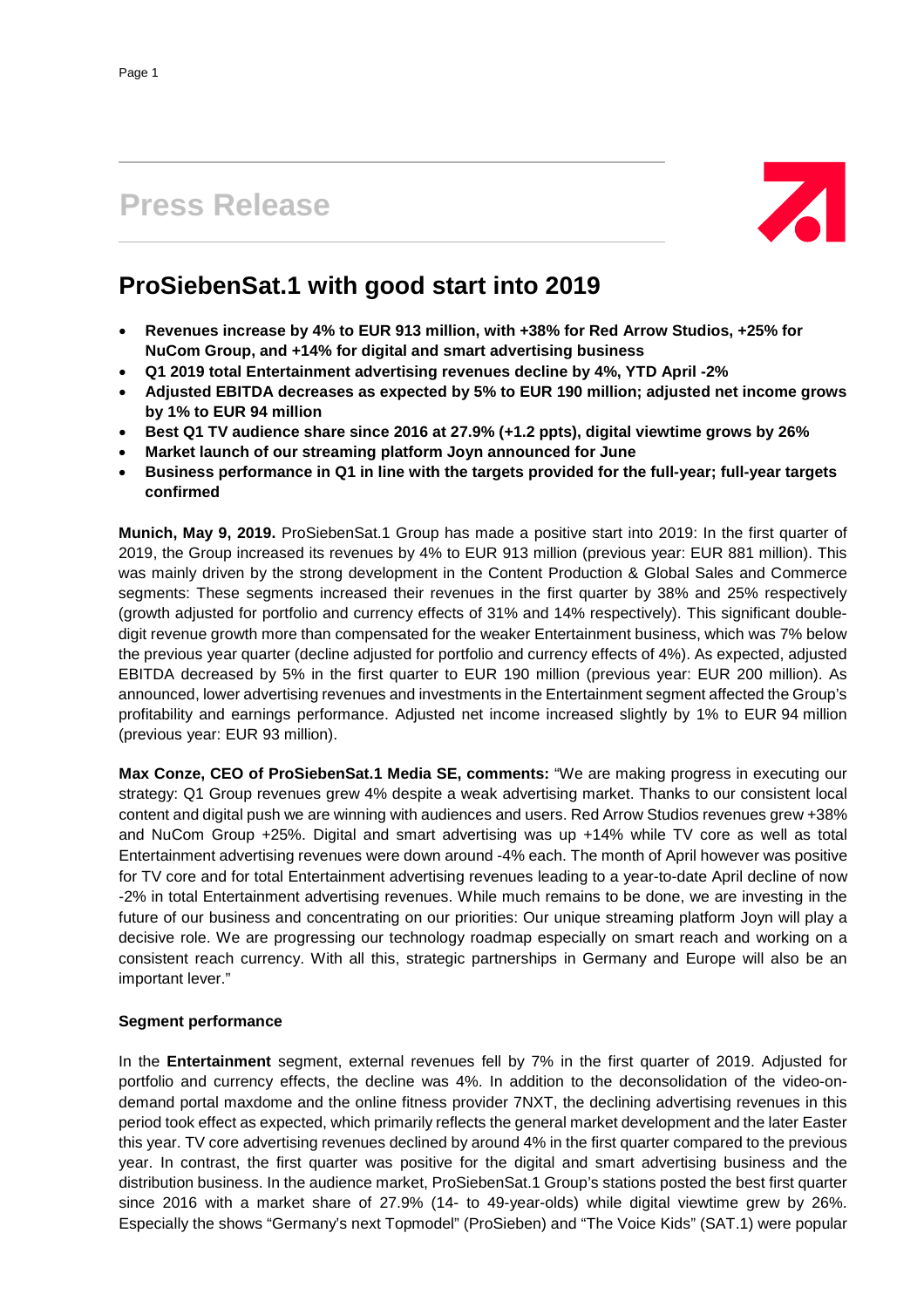with audiences on all platforms. This positive trend continued in April: The audience market share reached a strong level of 28.7%.

In the next month, ProSiebenSat.1 Group will focus on the market launch of our streaming platform with Discovery Communications, which will launch in June under the new brand Joyn. Joyn will offer live streams of over 50 TV channels as well as a comprehensive on-demand offering with original series, shows and exclusive previews. A large content slate will be available seven days before TV broadcast and 30 days after on catch-up.

In the **Content Production & Global Sales** segment (Red Arrow Studios), the growth of the second half of 2018 continued: In the first quarter of 2019, external revenues increased by double digits again, growing by 38%. Adjusted for portfolio and currency effects, revenues grew by 31%. Both the strong production business of Red Arrow Studios in Germany, the US and UK as well as the global digital studio Studio71 made important contributions to the segment's revenue increase. In the production sector, mainly the formats "The Weekly" (for FX/Hulu), "Vienna Blood" (for ORF/ZDF) and "Bosch" (for Amazon) made an impact on this quarter's success.

The **Commerce** business with NuCom Group also made a dynamic start into the year and increased its external revenues by 25% in the first quarter of 2019. Revenues adjusted for portfolio and currency effects grew by 14%. The four verticals matchmaking, consumer advice, experience & gift vouchers, and beauty & lifestyle all contributed to this with organic growth. The initial consolidations of the US online matchmaking service eharmony and of Aroundhome, an online broker for products and services around the home, also more than offset the deconsolidation of the online travel provider tropo.

#### **Financial Outlook: Full-year targets confirmed**

With this development, business performance in the first quarter was in line with the full-year targets for 2019, which the Group presented at the Annual Press Conference in March and which are subject to the macro environment and the development of the TV advertising market. As such, for the full-year, ProSiebenSat.1 continues to target a revenue increase in the mid-single-digit percentage range and an adjusted EBITDA margin between 22% and 25% on Group level, respectively. As already announced, 2019 is characterized as a year of investments for ProSiebenSat.1 in order to set up a future-ready Entertainment business. In accordance with this, the Group expects a pronounced decline in earnings for the second and third quarter, respectively, as planned investments in the Entertainment segment will focus on these two quarters. For the full-year, ProSiebenSat.1 Group expects, as announced, that the decline in Group adjusted EBITDA in fiscal 2019 will be limited to a mid-double-digit million amount compared to the previous year. Overall, the Group sees itself on track to achieving its full-year targets. With advertising visibility remaining low, the Group will support full-year target achievement by continued cost management efforts as well as growth and monetization initiatives in the Entertainment segment.

Further key figures can be found on our Group website at www.ProSiebenSat1.com. The presentation and Quarterly Statement for the first quarter of 2019 will also be available here from 7:30 a.m. on May 9, 2019.